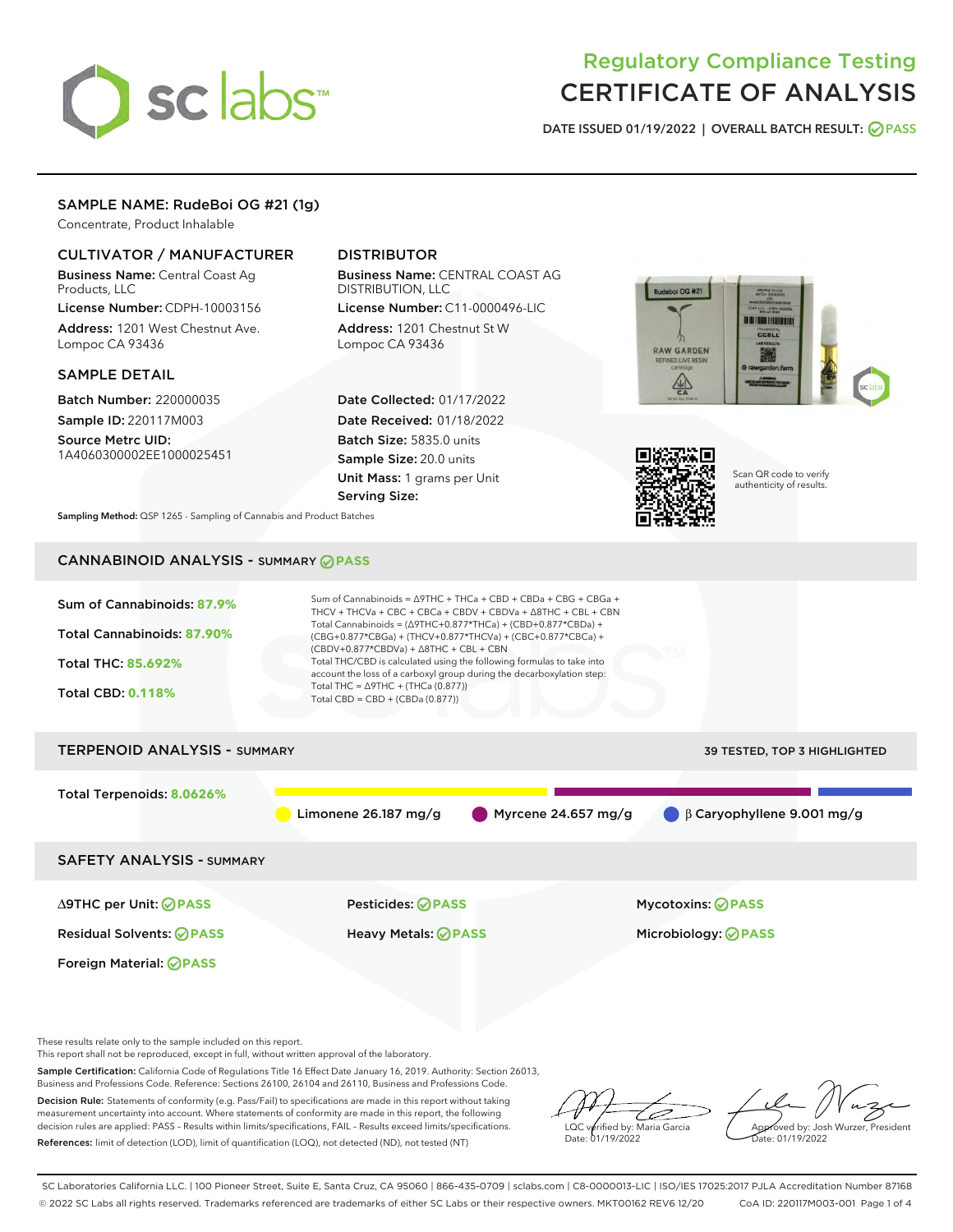



RUDEBOI OG #21 (1G) | DATE ISSUED 01/19/2022 | OVERALL BATCH RESULT: **● PASS** 

#### CANNABINOID TEST RESULTS - 01/18/2022 2 PASS

Tested by high-performance liquid chromatography with diode-array detection (HPLC-DAD). **Method:** QSP 1157 - Analysis of Cannabinoids by HPLC-DAD

#### TOTAL CANNABINOIDS: **87.90%**

Total Cannabinoids (Total THC) + (Total CBD) + (Total CBG) + (Total THCV) + (Total CBC) + (Total CBDV) + ∆8THC + CBL + CBN

TOTAL THC: **85.692%** Total THC (∆9THC+0.877\*THCa)

TOTAL CBD: **0.118%**

Total CBD (CBD+0.877\*CBDa)

TOTAL CBG: 1.525% Total CBG (CBG+0.877\*CBGa)

TOTAL THCV: 0.28% Total THCV (THCV+0.877\*THCVa)

TOTAL CBC: ND Total CBC (CBC+0.877\*CBCa)

TOTAL CBDV: ND Total CBDV (CBDV+0.877\*CBDVa)

| <b>COMPOUND</b>            | LOD/LOQ<br>(mg/g) | <b>MEASUREMENT</b><br><b>UNCERTAINTY</b><br>(mg/g) | <b>RESULT</b><br>(mg/g) | <b>RESULT</b><br>(%) |
|----------------------------|-------------------|----------------------------------------------------|-------------------------|----------------------|
| Δ9THC                      | 0.06 / 0.26       | ±29.478                                            | 856.92                  | 85.692               |
| <b>CBG</b>                 | 0.06/0.19         | ±0.601                                             | 15.25                   | 1.525                |
| <b>THCV</b>                | 0.1/0.2           | ±0.14                                              | 2.8                     | 0.28                 |
| $\triangle$ 8THC           | 0.1/0.4           | ±0.14                                              | 1.7                     | 0.17                 |
| <b>CBN</b>                 | 0.1/0.3           | ±0.08                                              | 1.2                     | 0.12                 |
| <b>CBD</b>                 | 0.07/0.29         | ±0.055                                             | 1.18                    | 0.118                |
| <b>THCa</b>                | 0.05/0.14         | N/A                                                | <b>ND</b>               | <b>ND</b>            |
| <b>THCVa</b>               | 0.07/0.20         | N/A                                                | <b>ND</b>               | <b>ND</b>            |
| <b>CBDa</b>                | 0.02/0.19         | N/A                                                | <b>ND</b>               | <b>ND</b>            |
| <b>CBDV</b>                | 0.04 / 0.15       | N/A                                                | <b>ND</b>               | <b>ND</b>            |
| <b>CBDVa</b>               | 0.03/0.53         | N/A                                                | <b>ND</b>               | <b>ND</b>            |
| <b>CBGa</b>                | 0.1 / 0.2         | N/A                                                | <b>ND</b>               | <b>ND</b>            |
| <b>CBL</b>                 | 0.06 / 0.24       | N/A                                                | <b>ND</b>               | <b>ND</b>            |
| <b>CBC</b>                 | 0.2 / 0.5         | N/A                                                | <b>ND</b>               | <b>ND</b>            |
| <b>CBCa</b>                | 0.07/0.28         | N/A                                                | <b>ND</b>               | <b>ND</b>            |
| <b>SUM OF CANNABINOIDS</b> |                   |                                                    | 879.0 mg/g              | 87.9%                |

#### **UNIT MASS: 1 grams per Unit**

| ∆9THC per Unit                         | 1100 per-package limit | 856.92 mg/unit | <b>PASS</b> |
|----------------------------------------|------------------------|----------------|-------------|
| <b>Total THC per Unit</b>              |                        | 856.92 mg/unit |             |
| <b>CBD</b> per Unit                    |                        | $1.18$ mg/unit |             |
| <b>Total CBD per Unit</b>              |                        | $1.18$ mg/unit |             |
| <b>Sum of Cannabinoids</b><br>per Unit |                        | 879.0 mg/unit  |             |
| <b>Total Cannabinoids</b><br>per Unit  |                        | 879.0 mg/unit  |             |

| <b>COMPOUND</b>           | LOD/LOQ<br>(mg/g) | AJUREIVII<br><b>UNCERTAINTY</b><br>(mq/q) | <b>RESULT</b><br>(mg/g)                          | <b>RESULT</b><br>$(\%)$ |
|---------------------------|-------------------|-------------------------------------------|--------------------------------------------------|-------------------------|
| Limonene                  | 0.005 / 0.016     | ±0.3745                                   | 26.187                                           | 2.6187                  |
| Myrcene                   | 0.008 / 0.025     | ±0.3181                                   | 24.657                                           | 2.4657                  |
| $\beta$ Caryophyllene     | 0.004 / 0.012     | ±0.3204                                   | 9.001                                            | 0.9001                  |
| Linalool                  | 0.009 / 0.032     | ±0.1468                                   | 3.864                                            | 0.3864                  |
| β Pinene                  | 0.004 / 0.014     | ±0.0393                                   | 3.419                                            | 0.3419                  |
| Terpinolene               | 0.008 / 0.026     | ±0.0589                                   | 2.875                                            | 0.2875                  |
| $\alpha$ Pinene           | 0.005 / 0.017     | ±0.0229                                   | 2.661                                            | 0.2661                  |
| $\alpha$ Humulene         | 0.009/0.029       | ±0.0662                                   | 2.062                                            | 0.2062                  |
| Ocimene                   | 0.011/0.038       | ±0.0629                                   | 1.961                                            | 0.1961                  |
| Fenchol                   | 0.010 / 0.034     | ±0.0527                                   | 1.363                                            | 0.1363                  |
| Terpineol                 | 0.016 / 0.055     | ±0.0322                                   | 0.525                                            | 0.0525                  |
| Camphene                  | 0.005 / 0.015     | ±0.0052                                   | 0.449                                            | 0.0449                  |
| trans- $\beta$ -Farnesene | 0.008 / 0.025     | ±0.0137                                   | 0.387                                            | 0.0387                  |
| Borneol                   | 0.005 / 0.016     | ±0.0105                                   | 0.250                                            | 0.0250                  |
| Nerolidol                 | 0.009 / 0.028     | ±0.0137                                   | 0.218                                            | 0.0218                  |
| Fenchone                  | 0.009 / 0.028     | ±0.0042                                   | 0.144                                            | 0.0144                  |
| $\alpha$ Phellandrene     | 0.006 / 0.020     | ±0.0017                                   | 0.126                                            | 0.0126                  |
| $\gamma$ Terpinene        | 0.006 / 0.018     | ±0.0017                                   | 0.101                                            | 0.0101                  |
| $\alpha$ Terpinene        | 0.005 / 0.017     | ±0.0013                                   | 0.088                                            | 0.0088                  |
| $\alpha$ Bisabolol        | 0.008 / 0.026     | ±0.0043                                   | 0.081                                            | 0.0081                  |
| 3 Carene                  | 0.005 / 0.018     | ±0.0011                                   | 0.080                                            | 0.0080                  |
| Sabinene Hydrate          | 0.006 / 0.022     | ±0.0015                                   | 0.039                                            | 0.0039                  |
| Caryophyllene<br>Oxide    | 0.010 / 0.033     | ±0.0017                                   | 0.038                                            | 0.0038                  |
| p-Cymene                  | 0.005 / 0.016     | ±0.0008                                   | 0.029                                            | 0.0029                  |
| Sabinene                  | 0.004 / 0.014     | ±0.0003                                   | 0.021                                            | 0.0021                  |
| Valencene                 | 0.009 / 0.030     | N/A                                       | <loq< th=""><th><math>&lt;</math>LOQ</th></loq<> | $<$ LOQ                 |
| Eucalyptol                | 0.006 / 0.018     | N/A                                       | ND                                               | ND                      |
| (-)-Isopulegol            | 0.005 / 0.016     | N/A                                       | ND                                               | ND                      |
| Camphor                   | 0.006 / 0.019     | N/A                                       | ND                                               | ND                      |
| Isoborneol                | 0.004 / 0.012     | N/A                                       | ND                                               | ND                      |
| Menthol                   | 0.008 / 0.025     | N/A                                       | ND                                               | ND                      |
| Nerol                     | 0.003 / 0.011     | N/A                                       | ND                                               | ND                      |
| Citronellol               | 0.003 / 0.010     | N/A                                       | ND                                               | ND                      |
| R-(+)-Pulegone            | 0.003 / 0.011     | N/A                                       | ND                                               | ND                      |
| Geraniol                  | 0.002 / 0.007     | N/A                                       | ND                                               | ND                      |
| <b>Geranyl Acetate</b>    | 0.004 / 0.014     | N/A                                       | ND                                               | ND                      |
| $\alpha$ Cedrene          | 0.005 / 0.016     | N/A                                       | ND                                               | ND                      |
| Guaiol                    | 0.009 / 0.030     | N/A                                       | ND                                               | ND                      |
| Cedrol                    | 0.008 / 0.027     | N/A                                       | ND                                               | ND                      |
| <b>TOTAL TERPENOIDS</b>   |                   |                                           | 80.626 mg/g                                      | 8.0626%                 |

SC Laboratories California LLC. | 100 Pioneer Street, Suite E, Santa Cruz, CA 95060 | 866-435-0709 | sclabs.com | C8-0000013-LIC | ISO/IES 17025:2017 PJLA Accreditation Number 87168 © 2022 SC Labs all rights reserved. Trademarks referenced are trademarks of either SC Labs or their respective owners. MKT00162 REV6 12/20 CoA ID: 220117M003-001 Page 2 of 4

# TERPENOID TEST RESULTS - 01/19/2022

Terpene analysis utilizing gas chromatography-flame ionization detection (GC-FID). **Method:** QSP 1192 - Analysis of Terpenoids by GC-FID

MEACUREMENT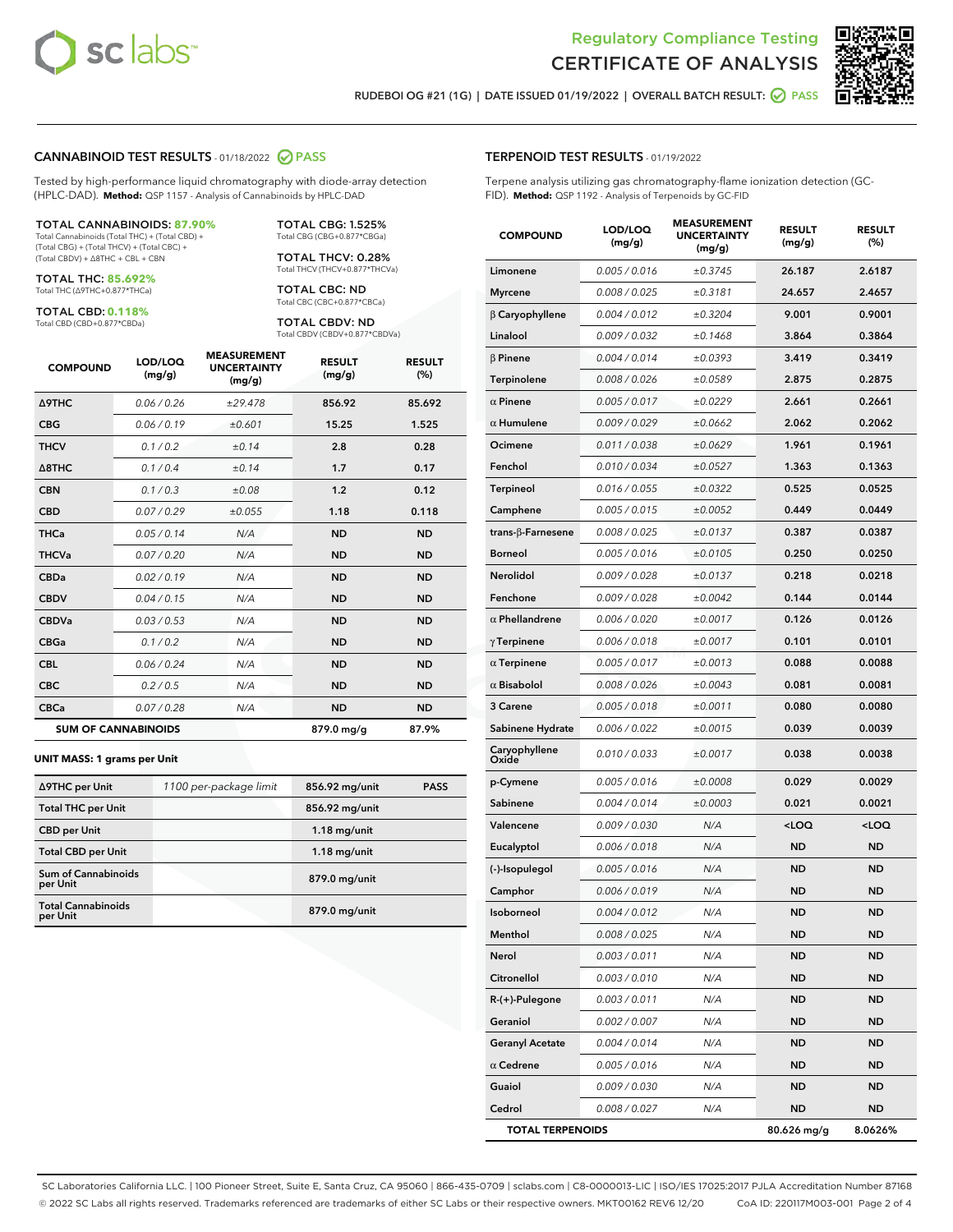



RUDEBOI OG #21 (1G) | DATE ISSUED 01/19/2022 | OVERALL BATCH RESULT:  $\bigcirc$  PASS

# CATEGORY 1 PESTICIDE TEST RESULTS - 01/18/2022 2 PASS

Pesticide and plant growth regulator analysis utilizing high-performance liquid chromatography-mass spectrometry (HPLC-MS) or gas chromatography-mass spectrometry (GC-MS). \*GC-MS utilized where indicated. **Method:** QSP 1212 - Analysis of Pesticides and Mycotoxins by LC-MS or QSP 1213 - Analysis of Pesticides by GC-MS

| <b>COMPOUND</b>             | LOD/LOQ<br>$(\mu g/g)$ | <b>ACTION</b><br><b>LIMIT</b><br>$(\mu g/g)$ | <b>MEASUREMENT</b><br><b>UNCERTAINTY</b><br>$(\mu g/g)$ | <b>RESULT</b><br>$(\mu g/g)$ | <b>RESULT</b> |
|-----------------------------|------------------------|----------------------------------------------|---------------------------------------------------------|------------------------------|---------------|
| Aldicarb                    | 0.03 / 0.08            | $\ge$ LOD                                    | N/A                                                     | <b>ND</b>                    | <b>PASS</b>   |
| Carbofuran                  | 0.02 / 0.05            | $\ge$ LOD                                    | N/A                                                     | <b>ND</b>                    | <b>PASS</b>   |
| Chlordane*                  | 0.03 / 0.08            | $\ge$ LOD                                    | N/A                                                     | <b>ND</b>                    | <b>PASS</b>   |
| Chlorfenapyr*               | 0.03/0.10              | $\ge$ LOD                                    | N/A                                                     | <b>ND</b>                    | <b>PASS</b>   |
| Chlorpyrifos                | 0.02 / 0.06            | $\ge$ LOD                                    | N/A                                                     | <b>ND</b>                    | <b>PASS</b>   |
| Coumaphos                   | 0.02 / 0.07            | $\ge$ LOD                                    | N/A                                                     | <b>ND</b>                    | <b>PASS</b>   |
| Daminozide                  | 0.02 / 0.07            | $\ge$ LOD                                    | N/A                                                     | <b>ND</b>                    | <b>PASS</b>   |
| <b>DDVP</b><br>(Dichlorvos) | 0.03/0.09              | $>$ LOD                                      | N/A                                                     | <b>ND</b>                    | <b>PASS</b>   |
| Dimethoate                  | 0.03 / 0.08            | $\ge$ LOD                                    | N/A                                                     | <b>ND</b>                    | <b>PASS</b>   |
| Ethoprop(hos)               | 0.03/0.10              | $>$ LOD                                      | N/A                                                     | <b>ND</b>                    | <b>PASS</b>   |
| Etofenprox                  | 0.02 / 0.06            | $\ge$ LOD                                    | N/A                                                     | <b>ND</b>                    | <b>PASS</b>   |
| Fenoxycarb                  | 0.03 / 0.08            | $\ge$ LOD                                    | N/A                                                     | <b>ND</b>                    | <b>PASS</b>   |
| Fipronil                    | 0.03/0.08              | $\ge$ LOD                                    | N/A                                                     | <b>ND</b>                    | <b>PASS</b>   |
| Imazalil                    | 0.02 / 0.06            | $\geq$ LOD                                   | N/A                                                     | <b>ND</b>                    | <b>PASS</b>   |
| <b>Methiocarb</b>           | 0.02 / 0.07            | $\ge$ LOD                                    | N/A                                                     | <b>ND</b>                    | <b>PASS</b>   |
| Methyl<br>parathion         | 0.03/0.10              | $\ge$ LOD                                    | N/A                                                     | <b>ND</b>                    | <b>PASS</b>   |
| <b>Mevinphos</b>            | 0.03/0.09              | $\ge$ LOD                                    | N/A                                                     | <b>ND</b>                    | <b>PASS</b>   |
| Paclobutrazol               | 0.02 / 0.05            | $>$ LOD                                      | N/A                                                     | <b>ND</b>                    | <b>PASS</b>   |
| Propoxur                    | 0.03 / 0.09            | $\ge$ LOD                                    | N/A                                                     | <b>ND</b>                    | <b>PASS</b>   |
| Spiroxamine                 | 0.03 / 0.08            | $\ge$ LOD                                    | N/A                                                     | <b>ND</b>                    | <b>PASS</b>   |
| Thiacloprid                 | 0.03/0.10              | $\ge$ LOD                                    | N/A                                                     | <b>ND</b>                    | <b>PASS</b>   |

#### CATEGORY 2 PESTICIDE TEST RESULTS - 01/18/2022 @ PASS

| <b>COMPOUND</b>          | LOD/LOO<br>$(\mu g/g)$ | <b>ACTION</b><br>LIMIT<br>$(\mu g/g)$ | <b>MEASUREMENT</b><br><b>UNCERTAINTY</b><br>$(\mu g/g)$ | <b>RESULT</b><br>$(\mu g/g)$ | <b>RESULT</b> |
|--------------------------|------------------------|---------------------------------------|---------------------------------------------------------|------------------------------|---------------|
| Abamectin                | 0.03/0.10              | 0.1                                   | N/A                                                     | <b>ND</b>                    | <b>PASS</b>   |
| Acephate                 | 0.02/0.07              | 0.1                                   | N/A                                                     | <b>ND</b>                    | <b>PASS</b>   |
| Acequinocyl              | 0.02/0.07              | 0.1                                   | N/A                                                     | <b>ND</b>                    | <b>PASS</b>   |
| Acetamiprid              | 0.02/0.05              | 0.1                                   | N/A                                                     | <b>ND</b>                    | <b>PASS</b>   |
| Azoxystrobin             | 0.02/0.07              | 0.1                                   | N/A                                                     | <b>ND</b>                    | <b>PASS</b>   |
| <b>Bifenazate</b>        | 0.01/0.04              | 0.1                                   | N/A                                                     | <b>ND</b>                    | <b>PASS</b>   |
| <b>Bifenthrin</b>        | 0.02/0.05              | 3                                     | N/A                                                     | <b>ND</b>                    | <b>PASS</b>   |
| <b>Boscalid</b>          | 0.03/0.09              | 0.1                                   | N/A                                                     | <b>ND</b>                    | <b>PASS</b>   |
| Captan                   | 0.19/0.57              | 0.7                                   | N/A                                                     | <b>ND</b>                    | <b>PASS</b>   |
| Carbaryl                 | 0.02/0.06              | 0.5                                   | N/A                                                     | <b>ND</b>                    | <b>PASS</b>   |
| Chlorantranilip-<br>role | 0.04/0.12              | 10                                    | N/A                                                     | <b>ND</b>                    | <b>PASS</b>   |
| Clofentezine             | 0.03/0.09              | 0.1                                   | N/A                                                     | <b>ND</b>                    | <b>PASS</b>   |

### CATEGORY 2 PESTICIDE TEST RESULTS - 01/18/2022 continued

| <b>COMPOUND</b>               | LOD/LOQ<br>(µg/g) | <b>ACTION</b><br><b>LIMIT</b><br>$(\mu g/g)$ | <b>MEASUREMENT</b><br><b>UNCERTAINTY</b><br>$(\mu g/g)$ | <b>RESULT</b><br>(µg/g) | <b>RESULT</b> |
|-------------------------------|-------------------|----------------------------------------------|---------------------------------------------------------|-------------------------|---------------|
| Cyfluthrin                    | 0.12 / 0.38       | $\overline{c}$                               | N/A                                                     | ND                      | <b>PASS</b>   |
| Cypermethrin                  | 0.11 / 0.32       | $\mathcal{I}$                                | N/A                                                     | ND                      | <b>PASS</b>   |
| <b>Diazinon</b>               | 0.02 / 0.05       | 0.1                                          | N/A                                                     | <b>ND</b>               | <b>PASS</b>   |
| Dimethomorph                  | 0.03 / 0.09       | 2                                            | N/A                                                     | ND                      | <b>PASS</b>   |
| Etoxazole                     | 0.02 / 0.06       | 0.1                                          | N/A                                                     | ND                      | <b>PASS</b>   |
| Fenhexamid                    | 0.03 / 0.09       | 0.1                                          | N/A                                                     | ND                      | <b>PASS</b>   |
| Fenpyroximate                 | 0.02 / 0.06       | 0.1                                          | N/A                                                     | <b>ND</b>               | <b>PASS</b>   |
| Flonicamid                    | 0.03 / 0.10       | 0.1                                          | N/A                                                     | ND                      | <b>PASS</b>   |
| Fludioxonil                   | 0.03 / 0.10       | 0.1                                          | N/A                                                     | ND                      | <b>PASS</b>   |
| Hexythiazox                   | 0.02 / 0.07       | 0.1                                          | N/A                                                     | ND                      | <b>PASS</b>   |
| Imidacloprid                  | 0.04 / 0.11       | 5                                            | N/A                                                     | ND                      | <b>PASS</b>   |
| Kresoxim-methyl               | 0.02 / 0.07       | 0.1                                          | N/A                                                     | ND                      | <b>PASS</b>   |
| Malathion                     | 0.03 / 0.09       | 0.5                                          | N/A                                                     | <b>ND</b>               | <b>PASS</b>   |
| Metalaxyl                     | 0.02 / 0.07       | $\overline{c}$                               | N/A                                                     | ND                      | <b>PASS</b>   |
| Methomyl                      | 0.03 / 0.10       | 1                                            | N/A                                                     | ND                      | <b>PASS</b>   |
| Myclobutanil                  | 0.03 / 0.09       | 0.1                                          | N/A                                                     | <b>ND</b>               | <b>PASS</b>   |
| Naled                         | 0.02 / 0.07       | 0.1                                          | N/A                                                     | ND                      | <b>PASS</b>   |
| Oxamyl                        | 0.04 / 0.11       | 0.5                                          | N/A                                                     | ND                      | <b>PASS</b>   |
| Pentachloronitro-<br>benzene* | 0.03 / 0.09       | 0.1                                          | N/A                                                     | ND                      | <b>PASS</b>   |
| Permethrin                    | 0.04 / 0.12       | 0.5                                          | N/A                                                     | ND                      | <b>PASS</b>   |
| Phosmet                       | 0.03 / 0.10       | 0.1                                          | N/A                                                     | ND                      | <b>PASS</b>   |
| Piperonylbu-<br>toxide        | 0.02 / 0.07       | 3                                            | N/A                                                     | ND                      | <b>PASS</b>   |
| Prallethrin                   | 0.03 / 0.08       | 0.1                                          | N/A                                                     | ND                      | <b>PASS</b>   |
| Propiconazole                 | 0.02 / 0.07       | 0.1                                          | N/A                                                     | ND                      | <b>PASS</b>   |
| Pyrethrins                    | 0.04 / 0.12       | 0.5                                          | N/A                                                     | ND                      | <b>PASS</b>   |
| Pyridaben                     | 0.02 / 0.07       | 0.1                                          | N/A                                                     | <b>ND</b>               | <b>PASS</b>   |
| Spinetoram                    | 0.02 / 0.07       | 0.1                                          | N/A                                                     | ND                      | <b>PASS</b>   |
| Spinosad                      | 0.02 / 0.07       | 0.1                                          | N/A                                                     | ND                      | <b>PASS</b>   |
| Spiromesifen                  | 0.02 / 0.05       | 0.1                                          | N/A                                                     | <b>ND</b>               | <b>PASS</b>   |
| Spirotetramat                 | 0.02 / 0.06       | 0.1                                          | N/A                                                     | ND                      | <b>PASS</b>   |
| Tebuconazole                  | 0.02 / 0.07       | 0.1                                          | N/A                                                     | ND                      | <b>PASS</b>   |
| Thiamethoxam                  | 0.03 / 0.10       | 5                                            | N/A                                                     | <b>ND</b>               | <b>PASS</b>   |
| Trifloxystrobin               | 0.03 / 0.08       | 0.1                                          | N/A                                                     | <b>ND</b>               | <b>PASS</b>   |

SC Laboratories California LLC. | 100 Pioneer Street, Suite E, Santa Cruz, CA 95060 | 866-435-0709 | sclabs.com | C8-0000013-LIC | ISO/IES 17025:2017 PJLA Accreditation Number 87168 © 2022 SC Labs all rights reserved. Trademarks referenced are trademarks of either SC Labs or their respective owners. MKT00162 REV6 12/20 CoA ID: 220117M003-001 Page 3 of 4